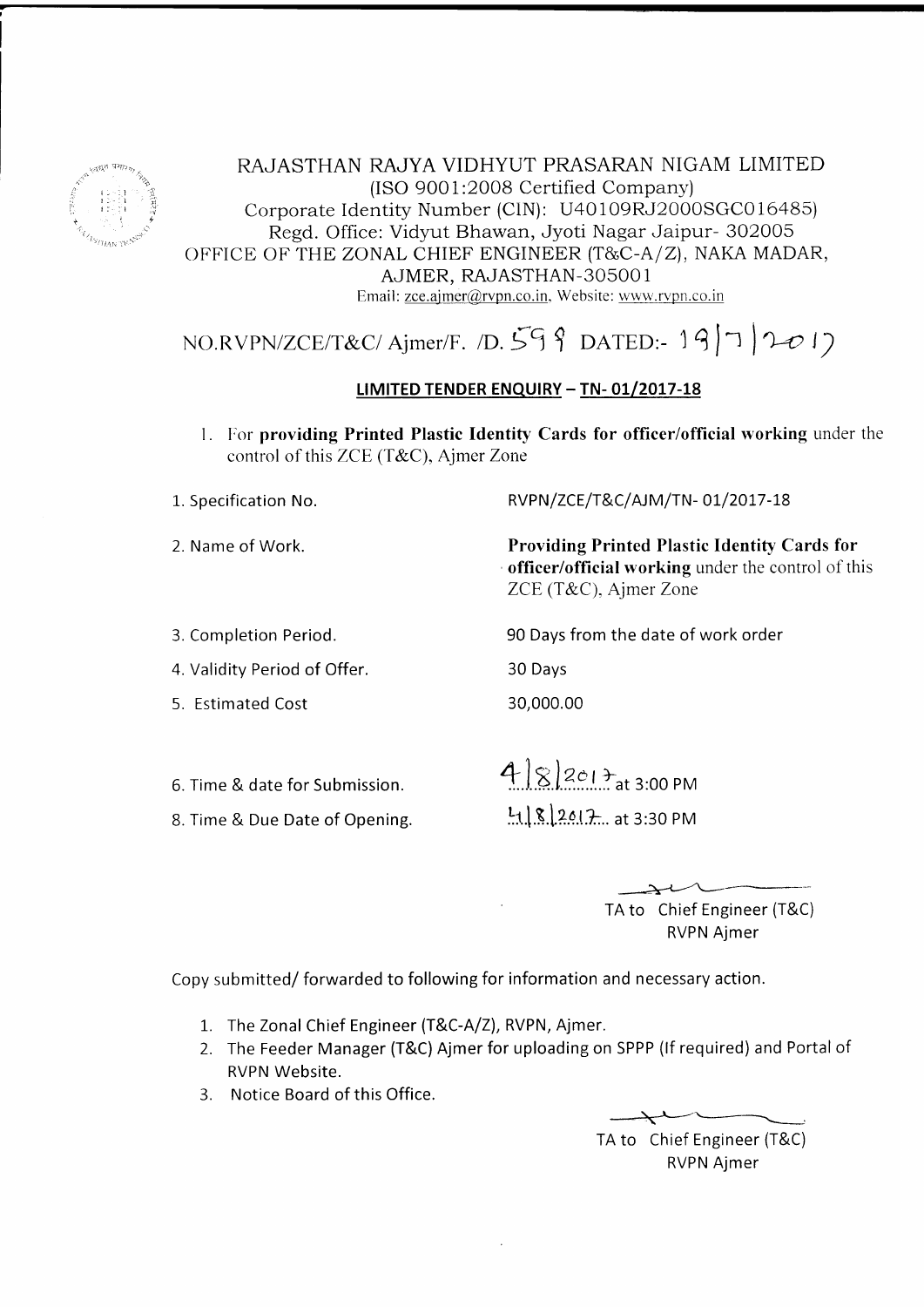

-

RAJASTHAN RAJYA VIDHYUT PRASARAN NIGAM LIMITED (ISO 9001:2008 Certified Company) Corporate Identity Number (CIN): U4O 1O9RJ2000SGC0 16485) Regd. Office: Vidyut Bhawan, Jyoti Nagar Jaipur- 302005 OFFICE OF THE ZONAL CHIEF ENGINEER  $(T&C-A/Z)$ , NAKA MADAR, AJMER, RAJASTHAN-3OsOO7 Email: zce.ajmer@rvpn.co.in. Website: www.rvpn.co.in

### TERMS AND CONDITIONS FOR EXECUTION

- **01.** Approximately 1200 Identity Cards are to be issued to the employee's of this T&C Ajmer zone in the specific manner (Copy Enclosed for reference) printed on plastic sheet with employee sr. no.
- 02. The Tender should be addressed to the TA to Zonal Chief Engineer (T&C), RVPN, Madar, Ajmer - 305007.
- 03. The tender shall be submitted in closed / sealed envelope duly super scribed as "Tender for For providing Printed Plastic Identity Cards for officer/official working under the control of this ZCE (T&C), Ajmer Zone" against relevant NIT No. 01/2017-18
- 04. The undersigned does not bind himself to accept the lowest or any other tender and reserve the right to reject any or all tender(s) without assigning any reason thereof.
- 05. The rate should be quoted for complete work, firm in all respect without any price variation including all taxes & duties.
- 06. The quoted rate(s) shall be valid for 30 Days from the date of opening of tenders.
- 07. the rates quoted by you should remain valid for at least one year from the relevant work order. and the work shall be got done in pieces but'not less than 200 cards in one lot.
- 08. Payment shall be arranged / released as per Nigam's Payment Policy on receipt of duly verified bills, from the under signed in the office of the Accounts Officer (T&C), RVPN, Ajmer, subject to completion of contractual formalities. Statutory deductions as per rules in force shall be made from the bill at the time of payment.
- 09. All additions and or alterations in the tender must be clearly indicated.
- 10. Tenders received late due to any reason or which are incomplete shall not be accepted for consideration.
- 11. While submitting / forwarding the offer, it must be ensured that tender enquiry is submitted / forwarded in a closed envelope with superscription regarding Tender Enquiry Number.
- 12. A sample of Material use for printing Plastic ID cards should be enclosed with offer.
- 13. All the documents issued shall be submitted by the Tenderer duly filled up in all respect with seal and signatures on each page.

TA to Chief Engineer (T&C) RVPN Ajmer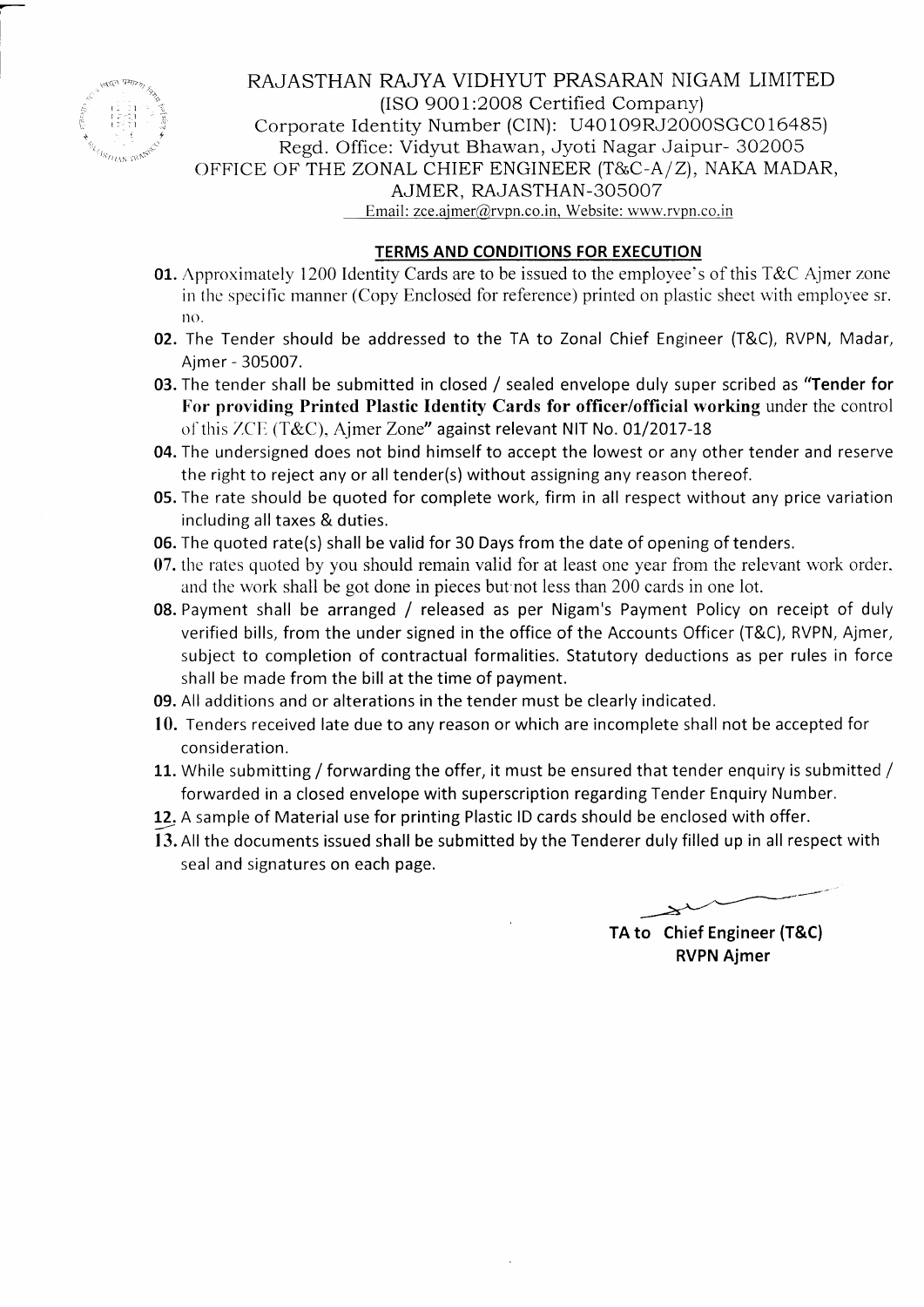### **Specification of ID card**

### ID Cards should have the following dimensions:

3.370 inches X 2.125 inches (or 85.60 mm X 53.98mm), complete with rounded corners and a radius that ranges from 2.88 to 3.48 mm, Material use for ID card should have thickness of 30-mil cards

Printed as below sample.

Fornate of DD-Casel

## Rajasthan Rajya Vidyut Prasaran Nigam Ltd. Vidhyut Bhawan, Jan Path, Jaipur • Ph.: 2740381 (EPABX)

**IDENTITY CARD** 

Blood Group : O+

Emp. I.D. : 2120163 Name : M.R. MAHAWAR F./H.'s Name: S/O SH, RAM KISHOR MAHAWAR Designation : ASSISTANT ACCOUNTS OFFICER - II Date of Birth : 02.02.1990 Resi. Address: 39. SURAJPOLE, NAGTALAI, HUDCO COLONY. **JDA PLOTS, JAIPUR** Ph. & Mobile: 8302565355, 8503078677

 $od$ 

Sr. No.: 2015/949

(Pukhraj Sen)<br>Secretary (Admn.)<br>RVPN Ltd., Jaipur